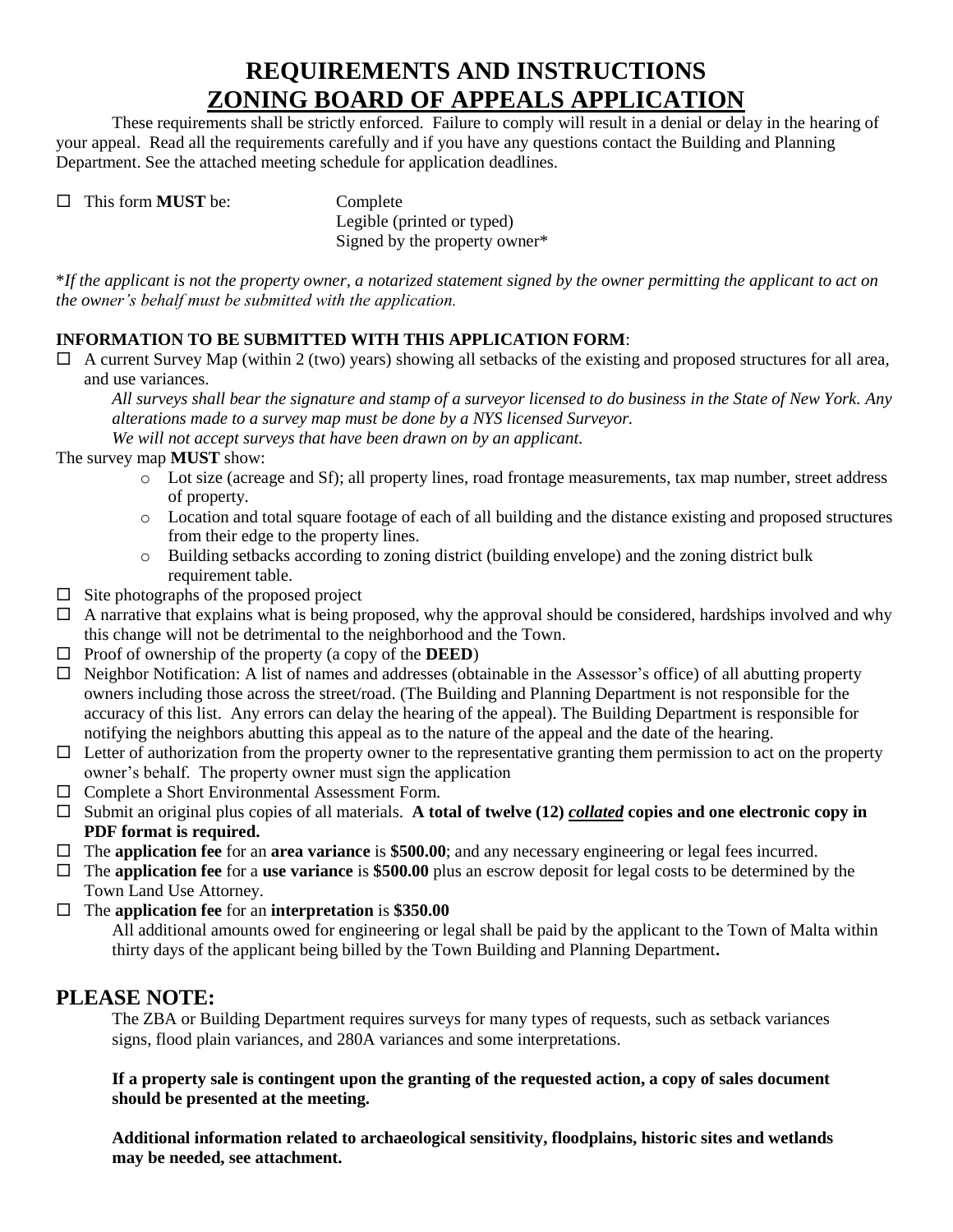

**Town of Malta** Building & Planning Department 2540 Route 9 Malta, NY 12020 (518) 899-2685

| <b>2022 Zoning Board of Appeals</b> |                               |  |
|-------------------------------------|-------------------------------|--|
| <b>Application Deadline</b>         | <b>Meeting Date</b>           |  |
| Friday, November 19, 2021           | Wednesday, January 05, 2022   |  |
| Friday, December 17, 2021           | Tuesday, February 01, 2022    |  |
| Friday, January 21, 2022            | Tuesday, March 01, 2022       |  |
| Friday, February 25, 2022           | Tuesday, April 05, 2022       |  |
| Friday, March 25, 2022              | <b>Tuesday, May 03, 2022</b>  |  |
| Friday, April 22, 2022              | Tuesday, June 07, 2022        |  |
| Friday, May 27, 2022                | Wednesday, July 06, 2022      |  |
| Friday, June 24 2022                | Tuesday, August 02, 2022      |  |
| Friday, July 29, 2022               | Wednesday, September 07, 2022 |  |
| Friday, August 26, 2022             | Tuesday, October 04, 2022     |  |
| Friday, September 23, 2022          | Tuesday, November 01, 2022    |  |
| Friday, October 28, 2022            | Tuesday, December 06, 2022    |  |
| Friday, November 18, 2022           | Wednesday, January 04, 2023   |  |
| Friday, December 16, 2022           | Tuesday, February 07, 2023    |  |
| Friday, January 27, 2023            | Tuesday, March 07, 2023       |  |

**NOTE: Dates may change due to holidays or other conflicts. Check with the Building/Planning Department**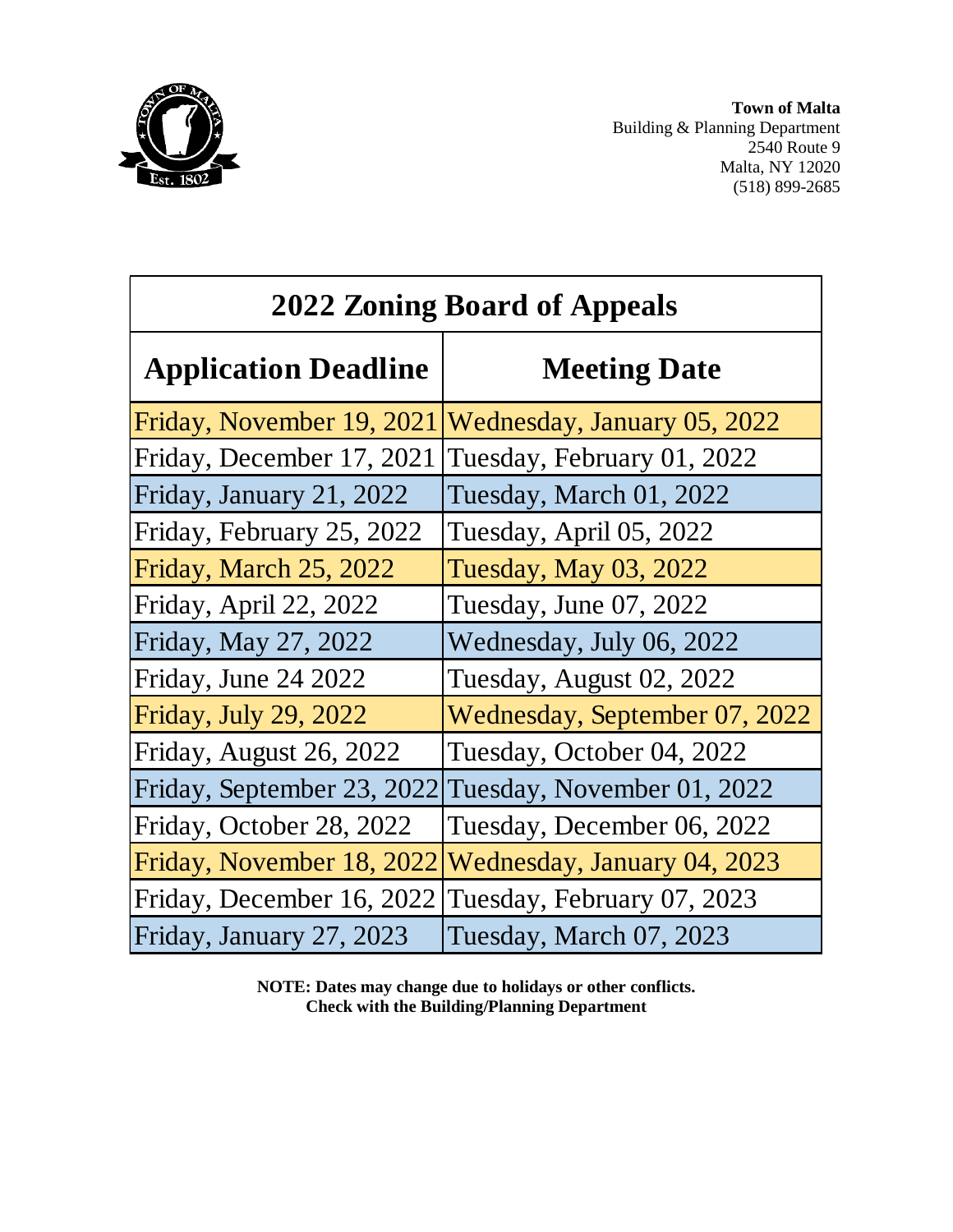

# **TOWN OF MALTA Zoning Board of Appeals Application**

|                                                                                                                                                                                                                             | Appeal No. |
|-----------------------------------------------------------------------------------------------------------------------------------------------------------------------------------------------------------------------------|------------|
| 1 APPLICANT:                                                                                                                                                                                                                |            |
|                                                                                                                                                                                                                             |            |
|                                                                                                                                                                                                                             |            |
|                                                                                                                                                                                                                             |            |
| 2. PROPERTY OWNER:                                                                                                                                                                                                          |            |
|                                                                                                                                                                                                                             |            |
|                                                                                                                                                                                                                             |            |
|                                                                                                                                                                                                                             |            |
| 3. LOCATION:                                                                                                                                                                                                                |            |
|                                                                                                                                                                                                                             |            |
| <b>4. ACTION DENIED:</b>                                                                                                                                                                                                    |            |
| Building permit _____ Use_____ Sign Permit ______ Renewal                                                                                                                                                                   |            |
|                                                                                                                                                                                                                             |            |
|                                                                                                                                                                                                                             |            |
| 5. DENIAL MADE PURSUANT TO CHAPTER & SECTION                                                                                                                                                                                |            |
| <b>6. TYPE OF ACTION REQUESTED:</b><br>Use variance _____ Area Variance ____ Sign Variance ____ Permit Renewal ____<br>Interpretation_______ Flood Variance _______ Form Based Code _______ Other _________________________ |            |
| 7. ZONING DISTRICT:                                                                                                                                                                                                         |            |
| $R1$ R3 R4 R5 R6 R8                                                                                                                                                                                                         |            |
| $C2_C C3_C C4_C C5_C C6_C C7_C C8_C$                                                                                                                                                                                        |            |
| DN-4 DC-4 DX-3 GC-3 RA-3 DA-2 DP-2 RA-2 RA-2 RD-2<br>$OS_$                                                                                                                                                                  |            |
| 8. LOT INFORMATION:                                                                                                                                                                                                         |            |
| Acres: SQ.FT. Frontage Wetlands Flood Plain                                                                                                                                                                                 |            |
|                                                                                                                                                                                                                             |            |
| <b>9. SIGNATURE OF PROPERTY OWNER</b>                                                                                                                                                                                       |            |
|                                                                                                                                                                                                                             |            |
|                                                                                                                                                                                                                             |            |
| <b>STAFF USE ONLY:</b>                                                                                                                                                                                                      |            |
|                                                                                                                                                                                                                             |            |
|                                                                                                                                                                                                                             |            |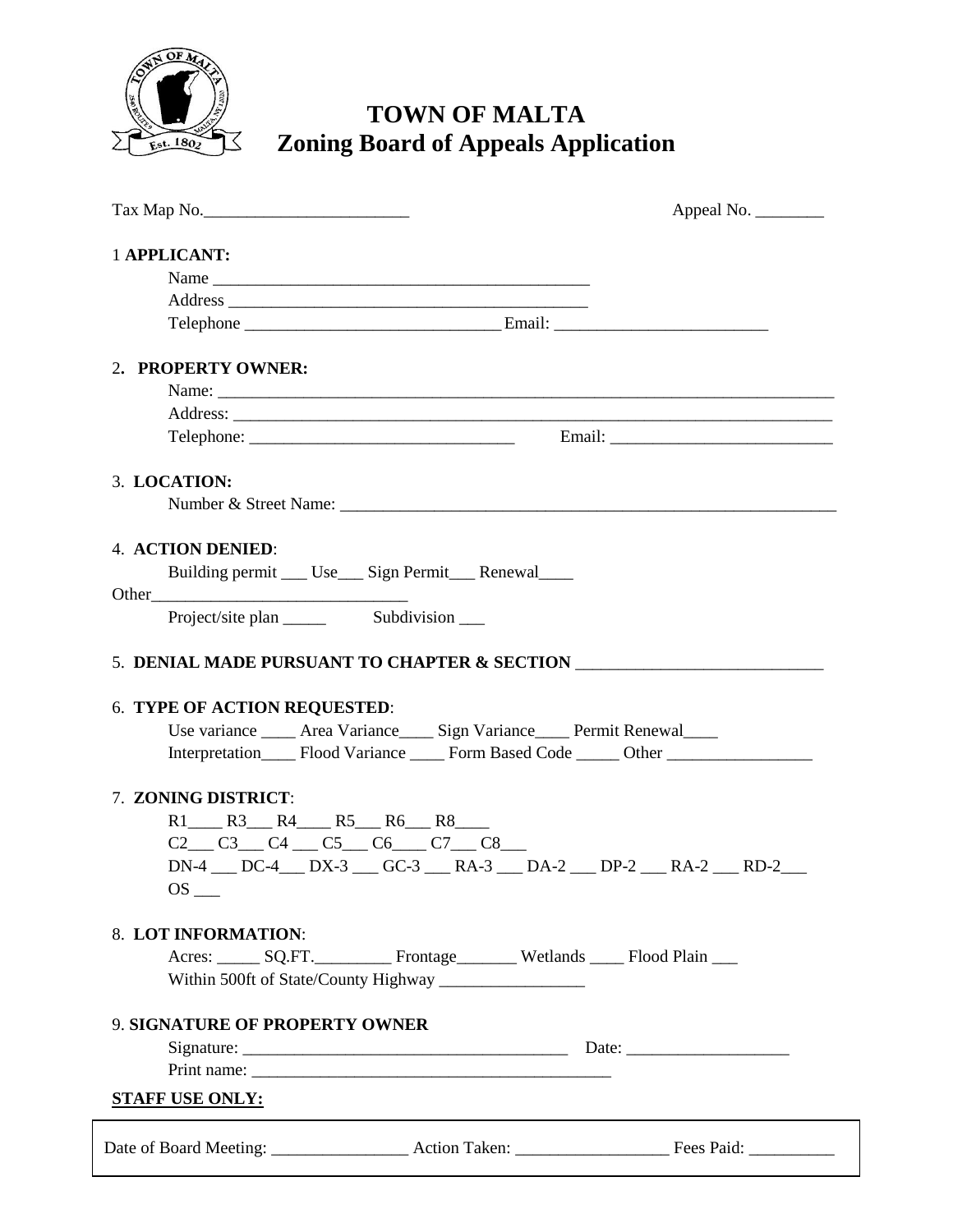**Archaeological Sensitivity** - Much of the Town of Malta is considered to be archaeologically sensitive. Disturbance of undeveloped land may require review by the State Historic Preservation Office (SHPO).

**Floodplains** - Presence of floodplains can be determined using FEMA floodplain maps and the County GIS mapping tool. NYS Building Code has specific requirements for building in a floodplain, please check with Town Code Enforcement to ensure you are designing for the right criteria.

**Historic structures** - Changes to structures and features listed as historic on State or Federal registers require State Historic Preservation Office (SHPO) review. Those listed as local landmarks require Malta Historic Preservation Review Commission (HPRC) review. Those listed as local landmarks as well as on State or Federal registers require separate approvals by SHPO and HPRC.

**Wetlands** - Wetlands may be regulated by NYS Department of Conservation (DEC) or Army Corps of Engineers or both. If wetlands are present or within 100 feet of proposed soil disturbing activities, tree cutting or herbicide use, verification by the regulating agency must be obtained. A written determination is required as to which regulations apply and whether permits for the disturbance are required. Permits must be obtained prior to commencing work. To determine if wetlands are present, you may use the County GIS on-line tool. Wetland verification may require a site visit by trained wetland delineators.

SHPO: 518-237-8643 and at: www.nysparks.com/shpo/contact FEMA Map Service Center: https://msc.fema.gov/portal County GIS mapping tool: http://www.maphost.com/saratoga/

 $\setminus$ 

**\*\*\* An application for a variance on lands with any of the above issues may require correspondence from the appropriate agency as part of the ZBA application. Mapped locations of these features on the survey may be required at the discretion of Town Staff and the ZBA.**